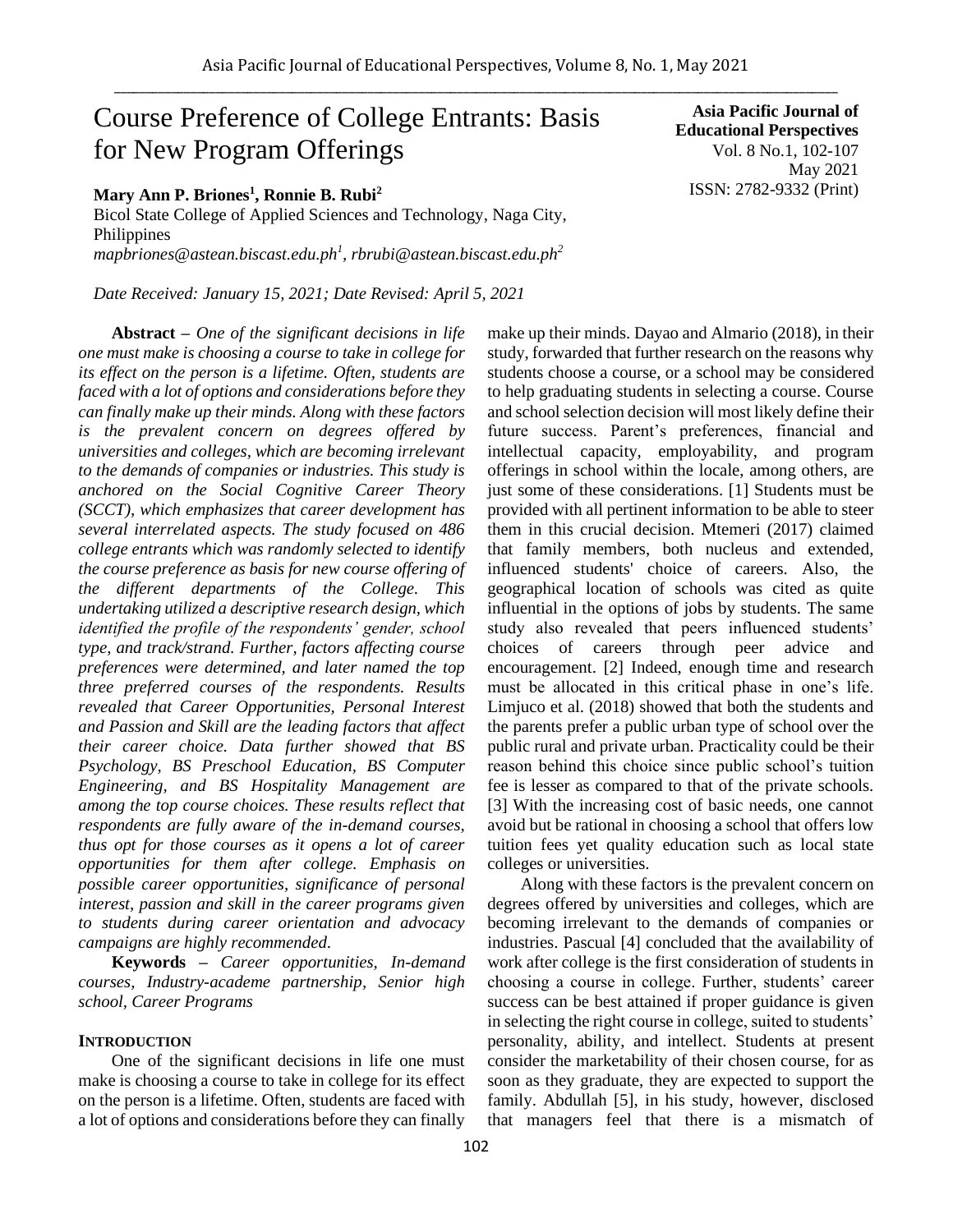competencies and added only a small number is well equipped. The academe, therefore, must investigate the competencies being developed in schools, more so the courses being offered if they are still responsive to the needs and demands of the workforce. Laguador and Ramos [5], in their study, revealed that employers have very high standards in choosing their prospective employees. They further added that the Higher Education Institutions must provide to their students' competencies in technical skills with relevant knowledge in research, communication skills, computer skills, and leadership skills. It is edifying really that there is a need for an enhancement in the course competencies so as it will target the 21<sup>st</sup>-century skills expected of our graduates.

This study is anchored on the Social Cognitive Career Theory (SCCT) by Lent, Brown, and Hackett in 1994. It aimed at explaining three interrelated aspects of career development: (a) how essential academic and career interests develop, (b) how educational and career choices are made, and (c) how academic and career success is obtained. The theory integrates a variety of concepts (e.g., interests, abilities, values, environmental factors) from earlier career development theories, utilizing Albert Bandura's general social cognitive theory as a unifying framework [7]. The SCCT recommends that the decision-making process in choosing a course in college should be well-thought of and is not an easy decision to make, especially among our learners. Gestiada et al. [8] reported that different factors that may affect career decisions, such as selfefficacy, preference of students, choice of parents, aptitude, number of schools offering the desired career track, and the availability of financial assistance or scholarship. [8] With this, a study on the factors affecting course/program preference is deemed necessary.

The purpose of this study was to identify the course preference of college entrants as baseline data for the new program/course offering of Bicol State College of Applied Sciences (BISCAST). Specifically, it aimed to determine the factors affecting the course preference of grade 12 senior high school students, specifically those who intend to enter the College. It utilized surveyquestionnaire to elicit data on course preferences that will serve as an evidence-based data for the College to open new programs/courses pertinent to the community needs.

## **OBJECTIVES OF THE STUDY**

This research aimed to determine possible new course/program offerings at the Bicol State College of Applied Sciences and Technology.

Specifically, it aimed to identify the profile of college entrants for A/Y 2019-2020, along gender, Track / Strand and school type; determine the factors affecting the course preferences of the college entrants; identify the top three preferred courses by the respondents for each department of BISCAST; and suggest new programs/courses that may be offered by the College.

# **METHODS**

This undertaking utilized a descriptive research design, which identified the profile of the respondents' gender, school type, and track/strand. Further, factors affecting course preferences were determined, and later named the top three preferred courses of the respondents. The data gathered may be a strong basis for new programs/courses that may be offered by each department of the College as a response to the identified need. The statistical treatments used were frequency distribution, percentage, and ranking to profile the SHS students in terms of gender, school type, track/strand, factors affecting course preferences, and their preferred courses. The sampling technique was through random sampling, in which the respondents were randomly selected among the entrance exam takers of the College. The researchers distributed the survey-questionnaire to select college entrants to determine their preferred course in college along with other relevant information such as gender, school type, track/strand, factors affecting course preferences. Afterward, collation, analysis, and interpretation of data was made.

The study focused on select college entrants who intend to pursue college. The 486 respondents were identified through random sampling, considering respondents' school type and track/strand. Only Grade 12 students enrolled for AY 2019 – 2020 and who will graduate by the end of the school year were considered as a respondent. It specifically involved graduating SHS, who intend to enroll in BISCAST.

The researchers prepared a survey-questionnaire as the primary tool to gather the needed data. It reflected a short profile of the respondents, a checklist of the factors affecting course preferences, and several possible courses/programs that the college may offer. The surveyquestionnaire was subjected to validity test and turned out a Cronbach Alpha of 0.74. Furthermore, permission from the concerned offices and officials were sought before the actual conduct of the study. The researchers likewise conducted short discussion of the research endeavor and explained its objectives and purposes to the identified respondents before distributing the surveyquestionnaire.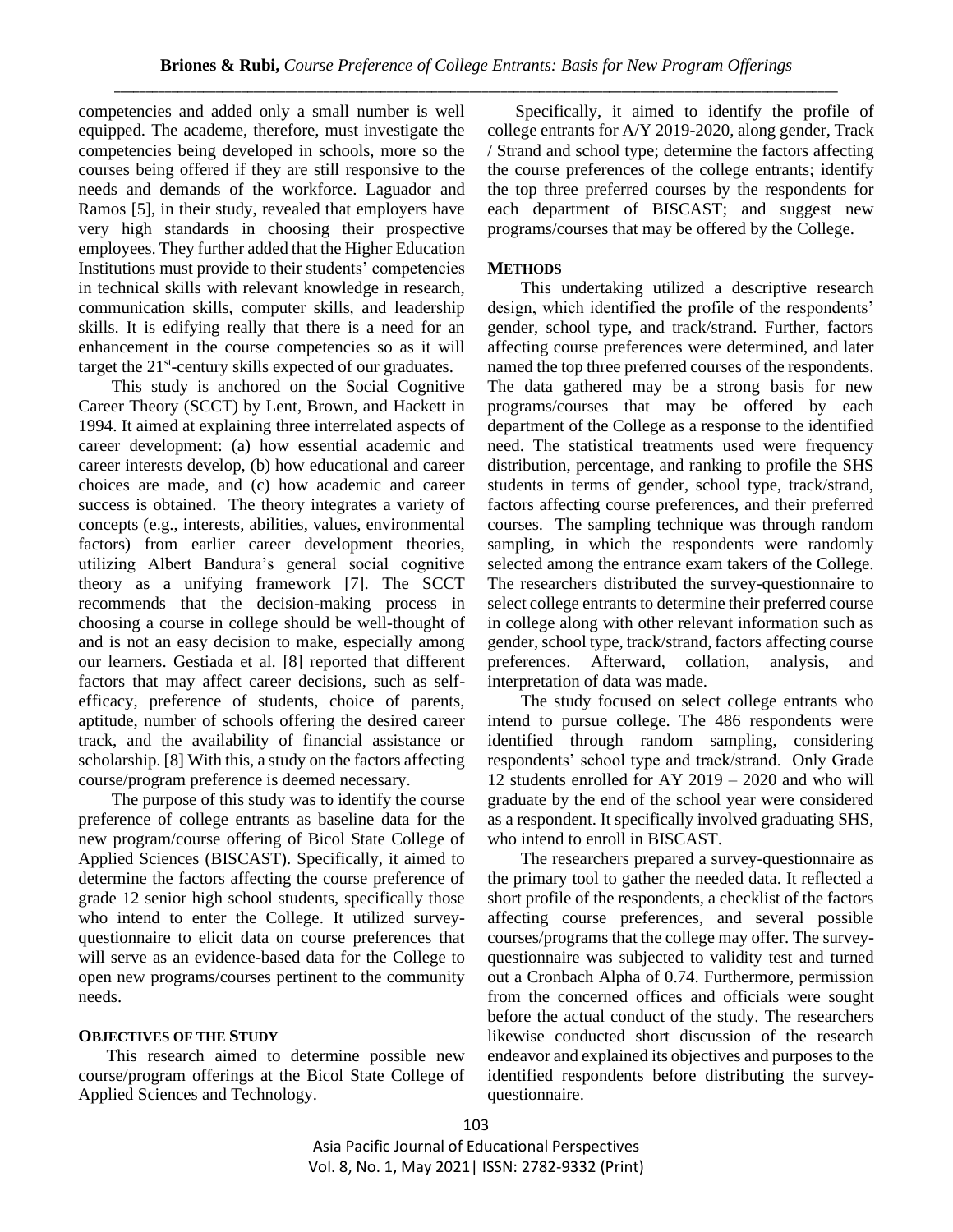# **RESULTS AND DISCUSSION**

Profile of the Respondents

The following graphs show the profile of the respondents. Figure 1 indicates that of 486 respondents, 168 or 35% are male, and 318 or 65% are female. This data reflects that there were more female respondents than male.



Figure 1. Gender Profile of the Respondents



Figure 2. School Type of the Respondents

Figure 2 shows the school type of the respondents classified as Public, Private schools, and those who have completed secondary education through Alternative Learning System or ALS. Data revealed that the majority of the respondents, that is, 318 or 65% are students at public schools, 156 or 32% are from private institutions while 4 or 1% are ALS completers. Eight respondents or 2%, however, did not provide the information. This result further indicates that public school students still opt to continue college in state colleges/universities. At the same time, various percentage from private institutions manifested their interest to enter in a state college/university. This result may be due to the cost of tuition and school expenses in private institutions. Another reason may be due to the Universal Access to Quality Tertiary Education Act or RA 10931, which mandates all state colleges/universities to offer free tuition and provide tertiary education subsidies to students.

Senior High School curriculum is divided into four tracks, namely: Academic, Technical Vocational Livelihood (TVL), Sports Track (ST), and Arts and Design Track (ADT). Figure 3 presents the respondents' SHS track where 332 or 68% of the respondents are taking the academic track, 84 or 17% are finishing the TVL track, 18 or 4% are under the ADT while 6 or 1% of the respondents are taking the ST. The 46 or 9% of the respondents did not provide information relative to their track. A large percentage of the respondents chose the Academic track. This result may be because all senior high school in the locale offers this track. A lesser rate is completing the TVL track, which seemingly due to few schools are offering the said track. Furthermore, Arts and Design Track and Sports Track are only being provided to limited identified schools in the region, thus the reason for the tiny population.



Figure 3. SHS Track of the Respondents

Besides the four major tracks in the SHS curriculum, two of these tracks have specific strands where students can choose from. The academic track has four strands being offered: Accountancy, Business and Management (ABM), General Academic Strand (GAS), Humanities and Social Sciences (HUMSS), and the Science, Technology, Engineering, and Mathematics (STEM) strand respectively. For the TVL track. Four strands are likewise identified, which are the Agri-Fishery Strand, Home Economics (HE), Information and Computer Technology (ICT), and Industrial Arts (IA). The data revealed that under the academic track, 152 or 31% of the respondents are taking GAS, 98 or 20% are finishing STEM, 44 or 9% opted ABM, while 18 or 4% are taking HUMSS. For TVL students, 26 or 5% are completing the ICT strand, 20 or 4% are finishing HE, 8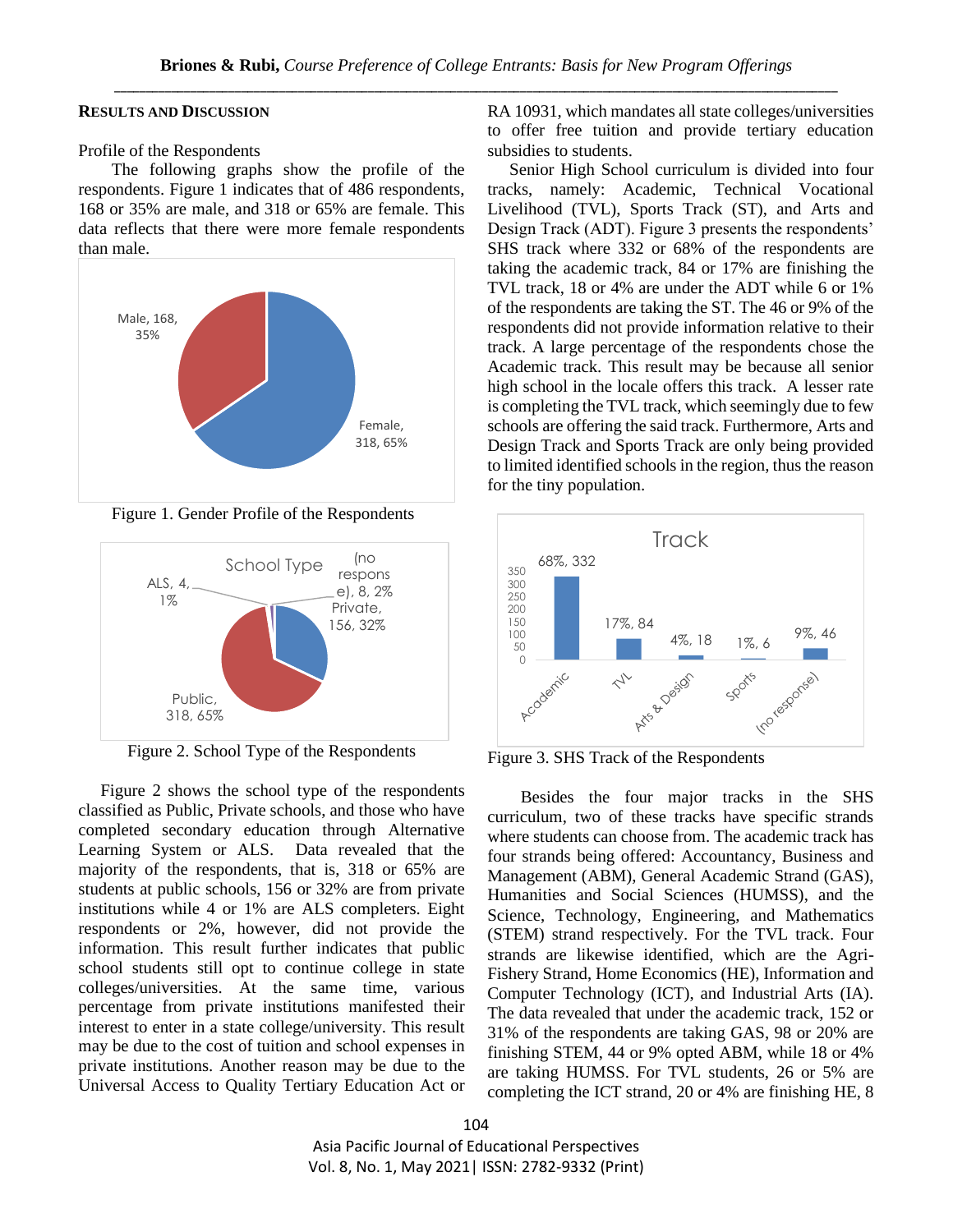or 2% have chosen IA, and two are under the Agrifishery strand. Some 19% or 94 respondents, however, did not provide the information relative to their strands. These results imply that the majority still choose to take GAS. It may be because this strand is open in practically all SHS in the region and has no grade requirement as long as a student passed all the learning areas, unlike the STEM and ABM strands, which have grade requirements, especially in particular learning areas. For TVL track, the ICT and Home Economics strands collected the first and second rank respectively. Under these strands are various specialization in which due to the absence of necessary facilities and equipment are not being offered in most schools. The small number of students of industrial arts and the Agri-fishery Arts strand may be attributed to that reason. It is therefore assumed that one factor that leads to a student taking a track/strand, not of his/her choice, is the unavailability of their chosen track/strand in their locale.



Figure 4. Respondents' specific strands

Factors Affecting Course Preference

The table below shows the identified factors affecting the course preference of the 486 respondents. Through frequency, percentage, and ranking, the researchers identified the leading factors that influence respondents' course preferences. The first factor that obtained the highest frequency is the *career opportunities* with 312 or 64%. The second is *personal interest* identified by 270 or 56% of the respondents, and the third is *passion and skill*, with 54% or 264 responses. The fourth in rank is the *academic aptitude/ intellectual capacity* with 53% or 260, and the fifth is *parent/family*, with a frequency of 258 or 53%. Other factors identified were *financial capabilities* with 200 or 41%, *economic benefits/salary* with 194 or 40%, *financial aids*  */grants/scholarships* with 174 or 36%, *job stability* with 170 or 35%, *personality* with 170 or 35%, *experience*  with 166 or 34%, *employability* with 162 or 33%, *location* with 156 or 32%, *values* with 144 or 30%, and *peer influence* with 138 or 28% respectively.

These findings reveal that students nowadays really take into consideration career opportunities that await them after college. It is remarkable that despite prejudices given among the young generation, the majority still prioritizes career opportunities in choosing their college course. This result may be attributed to their intention of finding a job after college consequently support their families as soon as possible.

Table 1. Factors Affecting Respondents' Course Preference

| Rank | <b>Factors</b>                | f   | $\frac{6}{9}$ |
|------|-------------------------------|-----|---------------|
|      |                               |     | $(n=486)$     |
| 1    | Career Opportunities          | 312 | 64%           |
| 2    | <b>Personal Interest</b>      | 270 | 56%           |
| 3    | Passion and Skill             | 264 | 54%           |
|      | Academic Aptitude /           |     |               |
| 4    | <b>Intellectual Capacity</b>  | 260 | 53%           |
| 5    | Parents / Family              | 258 | 53%           |
| 6    | <b>Financial Capabilities</b> | 200 | 41%           |
|      | Financial Benefits /          |     |               |
| 7    | Salary                        | 194 | 40%           |
|      | Financial aids/ grants /      |     |               |
| 8    | scholarships                  | 174 | 36%           |
| 9    | <b>Job Stability</b>          | 170 | 35%           |
| 10   | Personality                   | 170 | 35%           |
| 11   | Experience                    | 166 | 34%           |
| 12   | Employability                 | 162 | 33%           |
| 13   | Location                      | 156 | 32%           |
| 14   | Values                        | 144 | 30%           |
| 15   | Peer influence                | 138 | 28%           |

#### Preferred Course of College Entrants

The table below shows the preferred course of the college entrants, which may be considered as additional offerings by each department of the College. Findings revealed that for the College of Arts and Sciences, the BS Psychology course obtained the highest frequency, which is 154 or 32% of the respondents. The BS Accountancy ranked second with 122 or 25% of the responses, AB Psychology and BS Business Economics both acquired 58 or 12% which placed third, and BS Mathematics with a frequency of 52 or 11% ranked fourth. BS Psychology seemed to be the top choice of the respondents as the course is practical, and one can land a job quickly in many ways, for it is in demand in any industry.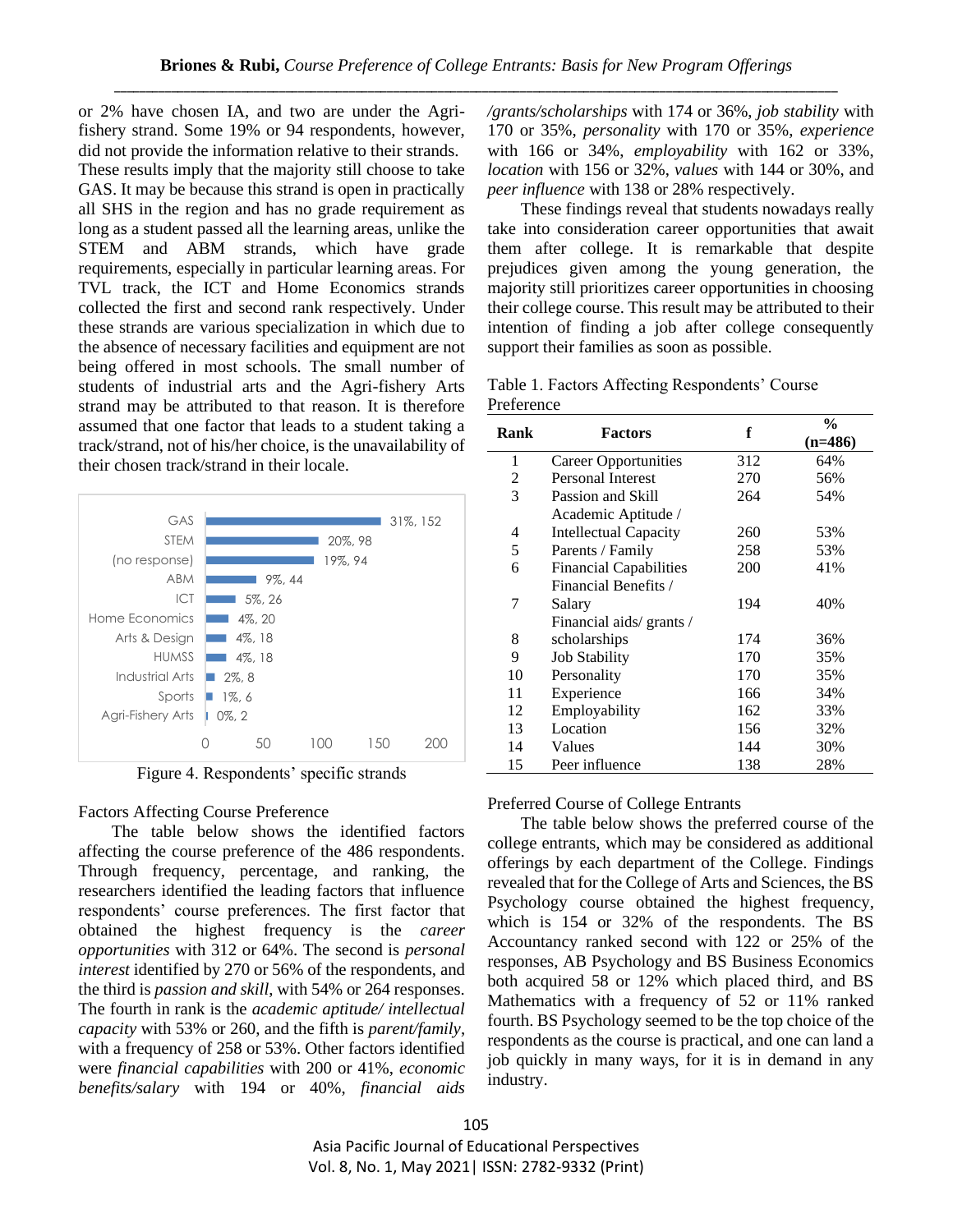| Table 6. Preferred Course of College Entrants |                                         |                  |            |  |  |
|-----------------------------------------------|-----------------------------------------|------------------|------------|--|--|
| Rank                                          | <b>Preferred Course</b>                 | <b>Frequency</b> | Percentage |  |  |
|                                               |                                         |                  | $n=486$    |  |  |
| <b>COLLEGE OF ARTS AND SCIENCES</b>           |                                         |                  |            |  |  |
| $\mathbf{1}$                                  | Psychology (BS Psychology               | 154              | 32%        |  |  |
|                                               | Major in Ergonomics,                    |                  |            |  |  |
|                                               | Industrial Psychology)                  |                  |            |  |  |
| $\overline{2}$                                | Accountancy (BSA)                       | 122              | 25%        |  |  |
| 3                                             | Psychology (AB Psychology)              | 58               | 12%        |  |  |
| $\overline{4}$                                | <b>Business Economics (BSBA)</b>        | 58               | 12%        |  |  |
| 5                                             | Mathematics (BS                         | 52               | 11%        |  |  |
|                                               | Mathematics)                            |                  |            |  |  |
| <b>COLLEGE OF EDUCATION</b>                   |                                         |                  |            |  |  |
| 1                                             | <b>Preschool Education</b>              | 138              | 28%        |  |  |
| $\overline{2}$                                | English                                 | 126              | 26%        |  |  |
| 3                                             | Technology and Livelihood               | 66               | 14%        |  |  |
|                                               | Education                               |                  |            |  |  |
| 4                                             | Mathematics                             | 60               | 12%        |  |  |
| 5                                             | Filipino                                | 56               | 12%        |  |  |
|                                               | <b>COLLEGE OF ENGINEERING</b>           |                  |            |  |  |
| 1                                             | <b>Computer Engineering</b>             | 84               | 17%        |  |  |
|                                               | (BSC <sub>pE</sub> )                    |                  |            |  |  |
| 2                                             | Bachelor of Science (                   | 62               | 13%        |  |  |
|                                               | <b>ENGINEERING</b> )                    |                  |            |  |  |
| 3                                             | <b>Chemical Engineering</b>             | 56               | 12%        |  |  |
|                                               | (BSChE)                                 |                  |            |  |  |
| 4                                             | Industrial Engineering (BSIE)           | 42               | 9%         |  |  |
| 5                                             | Civil Engineering                       | 26               | 5%         |  |  |
| 6                                             | Architecture                            | 24               | 5%         |  |  |
|                                               | <b>COLLEGE OF TRADES AND TECHNOLOGY</b> |                  |            |  |  |
| 1                                             | <b>Hotel and Restaurant</b>             | 114              | 23%        |  |  |
|                                               | Management (BS HRM)                     |                  |            |  |  |
| 2                                             | <b>Information Technology</b>           | 90               | 19%        |  |  |
|                                               | (BSIT)                                  |                  |            |  |  |
| 3                                             | Computer Science (BSCS)                 | 66               | 14%        |  |  |
| $\overline{4}$                                | <b>Tourism Management</b>               | 34               | 7%         |  |  |
|                                               | (BSTM)                                  |                  |            |  |  |
| 5                                             | Bachelor of Science (                   | 28               | 6%         |  |  |
|                                               | Management)                             |                  |            |  |  |

For College of Education, the highest frequency was 138 or 28% for the BEEd in Preschool Education, followed by 126 or 26% for the BSE in English, some 66 or 14% for BSE in TLE, and 12% for both BSE in Mathematics with a frequency of 60 and BSE in Filipino with 56 respectively. Parents nowadays are recognizing the significance of early childhood education for the healthy development and nurturing the essential foundations of a child through formal preschool education. The increase in preschoolers all over the world for the past years is notable; therefore, demand for Preschool Education graduates is apparent.

For the College of Engineering, the BS in Computer Engineering ranked first with a frequency of 84 or 17%. The second choice provided by the respondents is any of the BS Engineering courses taking 13% or 62 responses. Some 56 or 12% chose BS in Chemical Engineering

which ranked third, followed by BS in Industrial Engineering from 9% or 42 respondents and the fifth is BS in Civil Engineering and Architecture which earned 5% of the responses with 26 and 24 frequency, respectively. BS in Computer Engineering has a huge demand in industry as small to medium or multi-million companies are using computers in their operations along with the need to update their technology regularly. Promising opportunities for the graduates of this course is undoubtedly apparent.

For the College of Trades and Technology, BS in Hospitality Management collected the most responses with 114 or 23%. The BS in Information Technology from 19% or 90 followed these replies. BS in Computer Science ranked third, which collected 66 or 14% of the responses while the BS Tourism Management placed fourth with 34 or 7% of the replies. The 6% or 28 respondents, however, opted for any BS in Management course. The BS Hospitality Management course is significantly in demand to fulfill the balance of the hospitality establishments and the growing tourism of the country and the world. It likewise offers easy access to working overseas, mainly the reason why most respondents consider this for a college course.

#### **CONCLUSION AND RECOMMENDATION**

Relevance of program and course offerings of the colleges and universities, both private and public, assure that we have a continuous stream of human resources to companies and industries both locally and abroad. It likewise guarantees adequate career opportunities and employability of our graduates as soon as they finish college. Further, it eradicates unemployment or underemployment in the country. Colleges and universities, therefore, must continuously assess the applicability of the program or course offerings to ensure that graduates are equipped with the necessary skills and knowledge needed in the field.

Notably, the result of this research reflects the preferred courses of the incoming college students. In the area of Arts and Sciences, the BS Psychology obtained the highest course choice, for it extends a wide range of chances both for personal and professional growth among its graduates. Because of the holistic training of Psychology graduates, it opens an array of promising employment in the future for them. In Education, Preschool Education gained the top choice among the respondents. It is noteworthy that nowadays, more and more children who are enlisted to formal preschool education gets younger and younger. This result may be attributed to several reasons such as parents' increase